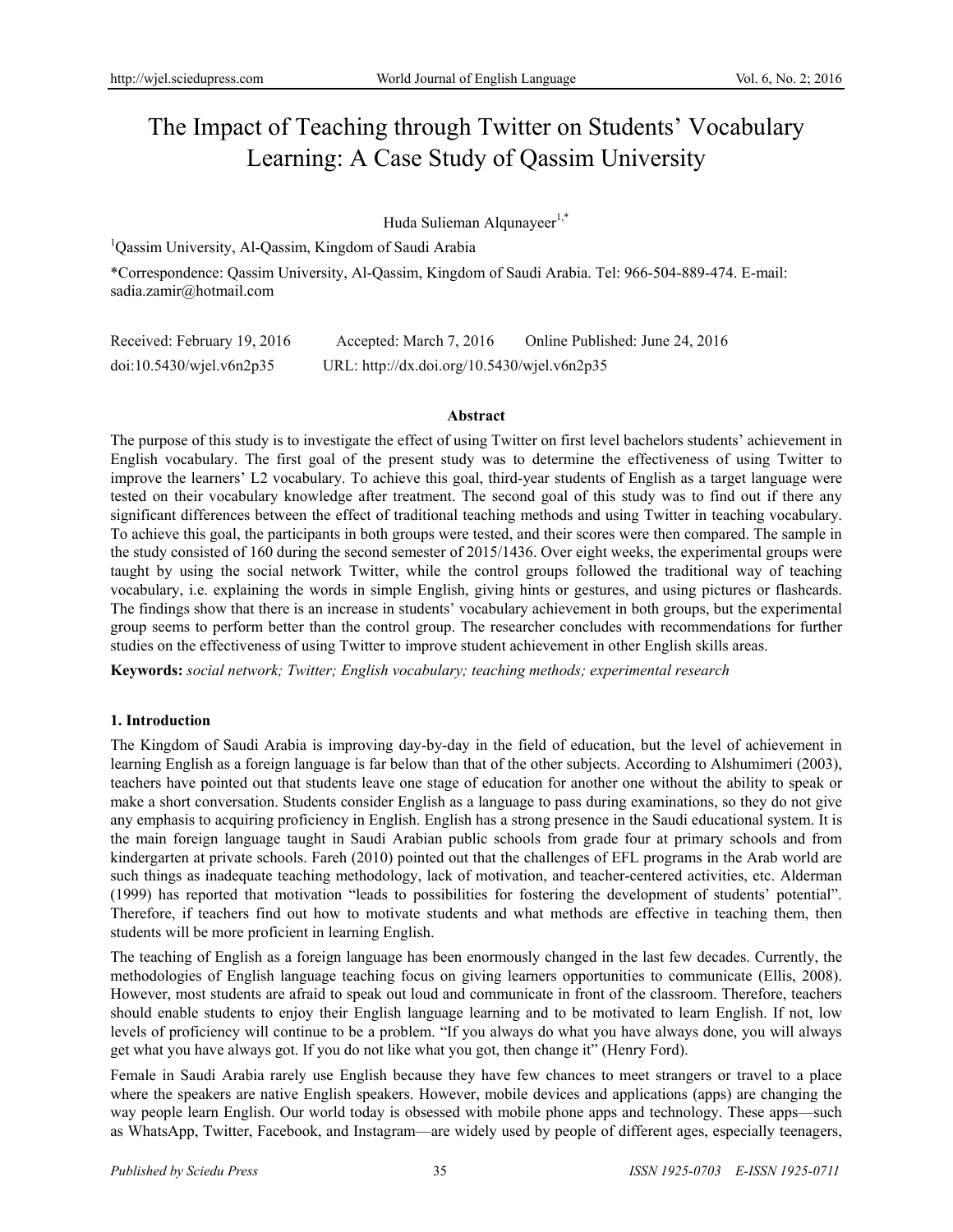in Saudi Arabia. All of these apps have English names, and all of the terminology used in them is also in English such as like, share, favorite, retweet, group, follow, etc.

By using social networking, more possibilities to increase the exposure to and retention of vocabulary are provided. Using apps enhances learning opportunities through the availability of more space to document information by using images, links to clips, and written debate. In such a setting, students can feel free to ask about things that are unclear, discuss topics with each other, and think about and have time to arrange their answers. Therefore, social networking sites give students the chance to build their English vocabulary, which means that they will later use English as part of their communication with non-Arabic speakers.

Therefore, there is a need to see the impact of common social networking sites (e.g.twitter) on the vocabulary learning of English language learners. When we talk about English language teaching, we see that all language skills hold prime importance. Vocabulary of a language provides the learner a store house of information to enrich his communication. As, Harmer (1993) states, "If language structures make up the skeleton of language, then it is vocabulary that provides the vital organs and the flesh".

## *1.1 Statement of the Problem*

Teaching English vocabulary is an important subject discussed and explained in detail by linguists and methodologists. Teachers are faced with the challenge of how to teach vocabulary and to find the best strategies to teach it. This study depends upon the rationale that learners who have lists of vocabulary can participate effectively in communication.

# *1.2 Research Questions*

The study attempts to answer the following questions:

- 1- Is there any significant difference between the effect of traditional teaching methods and using Twitter in teaching vocabulary?
- 2- Does using Twitter in teaching vocabulary have a positive effect on students' vocabulary achievement?

# *1.3 Significance of Research*

Due to the importance of vocabulary in mastering any language and also as a key factor in communicating in general, teachers still have not yet found better techniques to teach it. There are various strategies to teach vocabulary and numerous studies in this area that address the same issue in one way or another, but this study attempts to add a new strategy in teaching. This study tries to use Twitter, in particular, in the process of teaching vocabulary. Many studies discuss different strategies in teaching vocabulary and other skills in the English language such as using pictures, novels, stories, flashcards, and games. Nonetheless, teachers realize that they are teaching a new generation that is connected online with each other by using social networks. Therefore, the main question teachers should ask themselves is do traditional strategies still work these days?

## **2. Literature Review**

Twitter is a social networking site. What can be called "micro-blogging users" can "tweet" anytime, using smart phones or laptops, within the limited number of 140 characters. Also, users can add any links they desire to blogs, YouTube, and images. This limitation in the length of tweets is advantageous because it is easier to read the heart of the matter without spending time on useless details.

There have been many articles and studies published in the last 10 years about social networking sites and their relation to improving education. Hoffman (2009) investigates a number of examples of social networking tools for educators and then explores in greater depth the use of a particular one, Ning, in a distance learning course. Students who participated in this study ranged in age from 20–50 and attended the University of Hawaii. The results show a positive effect on the course by providing a formal structure for required discussions, helping students as they work on collaborative projects, and personalizing student interactions through the sharing of informal comments and messages.

Bake-Plock (2009) shared on his blog his own positive experience in using Twitter in the classroom: "I see Twitter as an excellent resource for assessing several skills that are fundamental to learning and living such as: the ability to make mistakes and immediately get positive critical feedback" (post on May 14, 2009). This article contains a list of the best practices that can be used for Twitter to enhance the classroom. This list includes such items as building the students' vocabulary through open-ended questions and discussion and strengthening their grammar by providing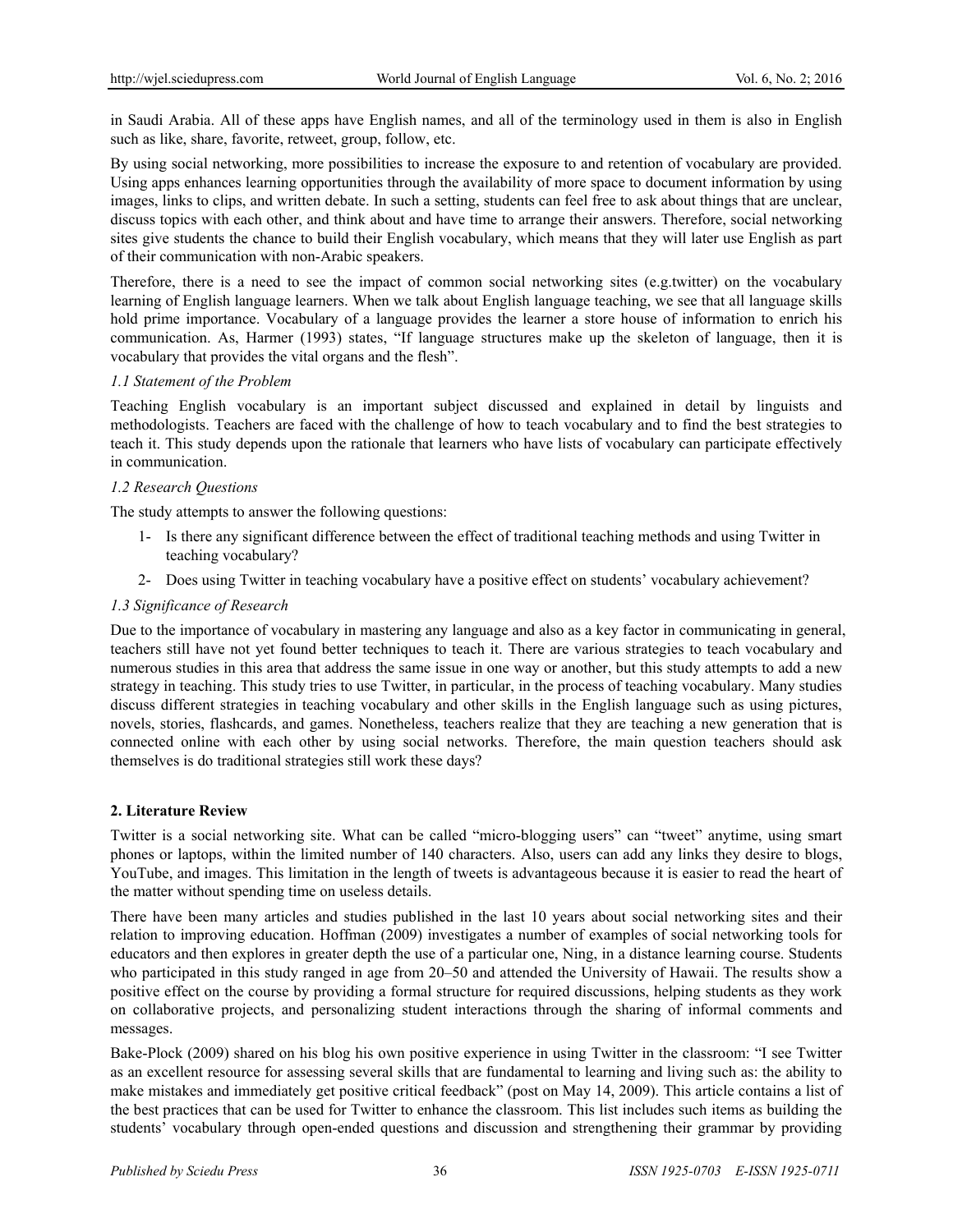them with immediate corrections. Twitter can also developing the student skill in searching, doing collaborative work, and collecting sources on topics.

Also, Ferriter et. al (2011) supports this idea and suggests that Twitter helped to provide him with a sense of the strengths and weakness of the individual students, which is what he called "differentiation as a learner." Furthermore he found Twitter to be a great resource in exchanging ideas with other teachers, offering suggestions, asking questions, and celebrating successes.

Ally (2010) confirmed the effectiveness of social media like Twitter in improving students' attention, engagement, and participation. Also, it is useful in allowing students to discuss lessons with the teacher and ask questions at any time and in any place away from the limited time of the classroom period.

In the study of the effect of Twitter on college students' engagement and grades done by Junco, Heibergert, and Lokent (2011), 125 students were selected to determine if using Twitter can affect students' engagement and grades. The study showed an increase in acquiring the material and an improvement in student grades as well as the communication between students and teachers outside the classroom.

In another study by Welch & Bonnan-White (2012), using Twitter inside the classroom helped to increase students' engagement. By adopting a quasi-experimental approach, the result was that tweeting about an opinion or an answer to a multiple choice question inside the classroom was enjoyable and an engagement strategy in teaching.

Another study about using Twitter outside the classroom was conducted by Nora Al-Otabi (2013). Her study aimed to investigate the effectiveness of Twitter on academic achievement and the development of cooperative learning skills among students in a computer curriculum. The study followed a quasi-experimental design and had a positive result in favor of the experimental group.

Furthermore, Chuah and Ch`ng (2013) support this idea and suggest that using Twitter to learn vocabulary helps increase the proficiency of students. They also investigated how Twitter allows incidental learning of vocabulary among low proficiency students. The findings revealed minimal improvement in the students' vocabulary obtained through instructor tweets.

The review of the related literature has revealed that some researchers, such as Bake-Plock (2009), Ferriter (2010), and Chuah and Ch`ng (2013), believe that Twitter helps students gain new vocabulary intentionally and incidentally, enhancing student grades and engagement and developing student skills. The present study aims to use Twitter for educational purposes, which will provide Saudi Arabian female students an opportunity to improve their English language skills by using Twitter. Next to the problem of the rarity of the use of English outside the classroom, there is a problem that females, in particular, have much less opportunity to use the language and to deal with any native speakers than males. Therefore, females in Saudi Arabia need an opportunity to gain new English words or at least have a chance to use their vocabularies they have learned inside the classroom. Hence, using Twitter in teaching or following English teacher accounts on Twitter will enable them to learn English more effectively.

## **3. Methodology**

Quantitative research was adopted in order to arrive at answers to the research questions. A questionnaire was given to200 students, and the total of 160 questionnaires were received. The purpose of this questionnaire was to control the external variables. The study follows an experimental approach in which one independent variable is investigated to check out if it has an impact on the dependent variable. The independent variable in the present study is Twitter as a strategy in teaching, and the dependent variable is students' vocabulary scores. The study had 160 participants who were divided into two groups (80 students as the control group and 80 students as the experimental group) based on their answers to the questionnaire. The experimental groups were taught by using the social networking site Twitter, while the control groups were taught using the traditional ways of teaching vocabulary—i.e., translating new words into the mother tongue, giving hints or gestures, and using pictures or flashcards—as they emerged in reading or listening to text.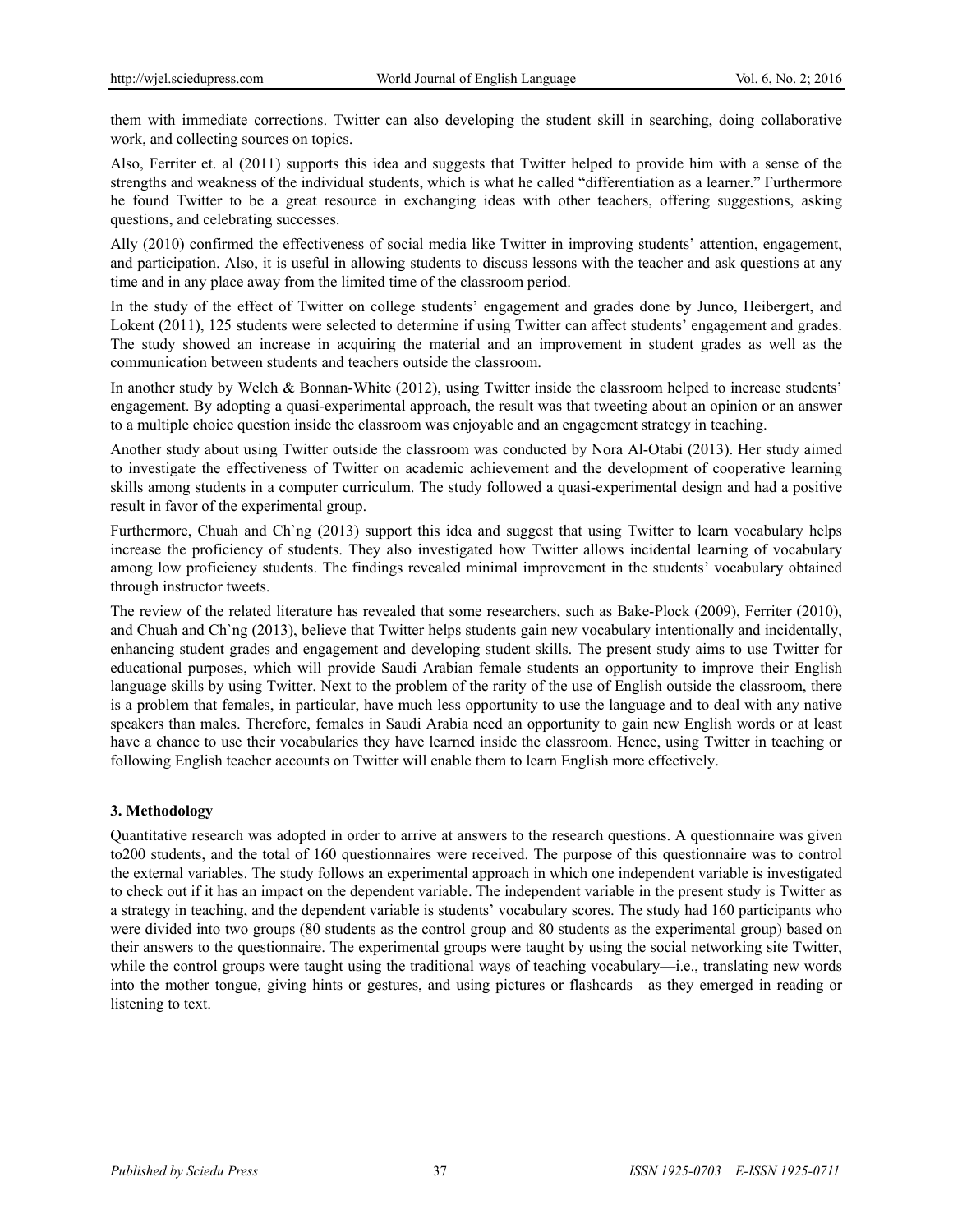## **Table 1.** Design of the Study



## **4. Analysis**

The researcher used different statistical forms using a statistical program (SPSS) to analyze the collected data results. A t-test for the samples was used to analyze the difference between the means of scores in the study subjects in the pre- and post-tests. Scores of the study samples on the pre- and the post-tests were compared. Tables were also used to clarify and present these data with analysis and interpretation. Results of comparisons revealed an outstanding improvement in the subjects' vocabulary knowledge.

## *4.1 The Equivalence between the Experimental and Control Groups*

The achievement test was used as a pre-test in order to determine the homogeneity of the groups before applying the study. A t-test for independent groups was used to compare the mean scores of the two groups as shown in Table 2.

| Group        |    | Mean<br>M) | Std<br><b>Deviation</b> | г     | <b>Sig</b> |       | df  | <b>Sig</b><br>2. Tailed |
|--------------|----|------------|-------------------------|-------|------------|-------|-----|-------------------------|
| Experimental | 80 | 22.57      | 4.09                    | 5.741 | 0.018      |       |     |                         |
| Control      | 80 | 22.52      | 5.19                    |       |            | 0.068 | 158 | 0.946                   |

**Table 2.** The Equivalence of the Two Groups

The above table shows that there was a significant difference of 0.05 between the mean scores of experimental and control groups. The result of the t-test was (t (158) =0.068, p=1.96); f (79,79)=5.741, p=1.53). The mean scores of the pre-tests of both groups were very close to each other (Group  $A = 22.57$ , Group B=22.52). It is assumed, therefore, that both groups had similar knowledge about the target words before they were exposed to the treatment. This indicated the homogeneity of the study's groups.

# *4.2 Testing the First Hypothesis*

The first hypothesis stated: "There is no statistically significant difference ( $\alpha \le 0.05$ ) between the mean scores of the experimental group and the control group on the post-test in favor of the experimental group."

To test this hypothesis, the researcher used a t-test for the independent groups to measure the differences between the mean scores of experimental and control groups on the achievement test. The results are presented in Table 3.

|           |  |  |  |  | Table 3. T-test that Shows the Differences between Mean Scores of the Experimental and Control Groups in the |  |  |
|-----------|--|--|--|--|--------------------------------------------------------------------------------------------------------------|--|--|
| Post-Test |  |  |  |  |                                                                                                              |  |  |

| <b>Strategy</b>           | N  | Mean<br>M | Std<br><b>Deviation</b> |    | <b>Sig</b> | m | df  | Sig<br>2. Tailed | <b>Effect</b><br><b>Size</b> |
|---------------------------|----|-----------|-------------------------|----|------------|---|-----|------------------|------------------------------|
| <b>Using Twitter</b>      | 80 | 27.37     | 4.49                    | 08 |            |   |     |                  |                              |
| <b>Traditional method</b> | 80 | 24.98     | 4.61                    |    | 0.77       |   | 158 | $0.001\,$        | 0.06                         |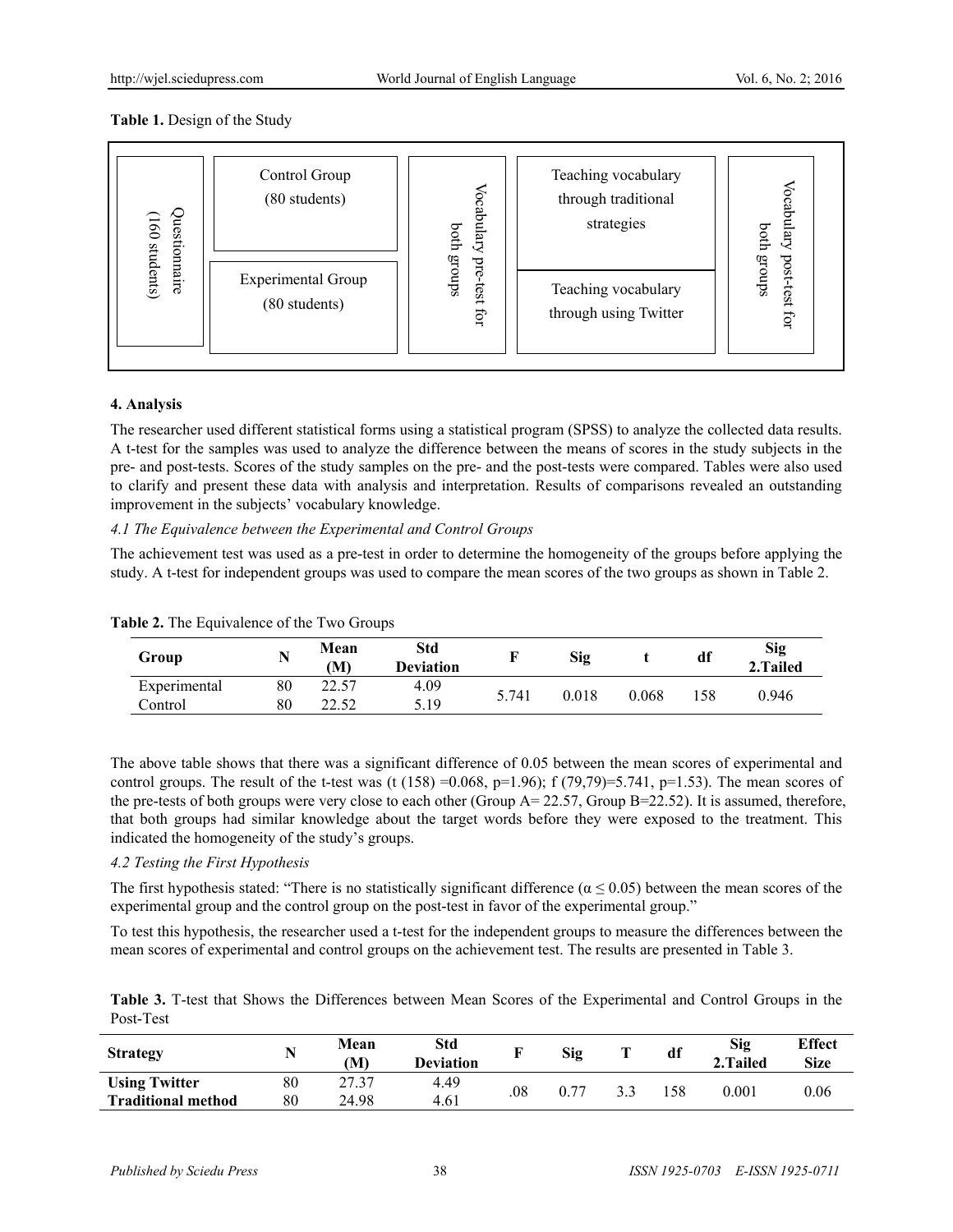Table 3 indicates that there was a significant difference (t  $(158) = 3.3$ ,  $p= 1.96$ ) between the mean scores of the experimental group ( $M = 27.37$ , SD= 4.49) and the control group ( $M = 24.98$ , SD = 4.61) on the post-test in favor of the experimental group.

Hence, the researcher rejected the null hypothesis and accepted the alternative hypothesis: "There are statistically significant differences ( $\alpha \le 0.05$ ) between the mean scores of the experimental group and the control group on the post-test in favor of the experimental group."

To show the extent of the Twitter effect on the experimental group's achievement in vocabulary, the study applied the "effect size" technique.

### *4.3 The Effect Size*

To calculate the effect size, the researcher used Eta square " $\eta^{2\nu}$  by using the following equation (Affan, 2000):

$$
\eta^2 = \frac{t^2}{(t^2 + df)}
$$

 $df = n_1+n_2-2$ 

**Table 4.** The Criteria of the Effect Size

| Scale        |          | The significance of effect size |       |
|--------------|----------|---------------------------------|-------|
|              | Small    | <b>Medium</b>                   | Large |
| $\mathbf{n}$ | $0.01\,$ | 0.06                            | 0.14  |

**Table 5.** The Effect Size of Using Twitter on the Experimental and the Control Groups' Achievement on the Post-Test

| $\sim$<br>Test | $ -$                           | $\overline{\phantom{a}}$ |     |                 | <b>100</b><br>617A<br>--<br>эіл<br>. |
|----------------|--------------------------------|--------------------------|-----|-----------------|--------------------------------------|
| $.0 +$<br>tan  | $\overline{\phantom{0}}$<br>٥٥ | <u>.</u>                 | .06 | 00 <sup>°</sup> | -----                                |

Table 5 shows that the effect size of using the Twitter strategy on developing achievement is medium ( $\eta^2 = 0.06$ ). This means that 6% of the variance in the scores of the experimental group is due to using Twitter.

## *4.4 Testing the Second Hypothesis*

The second hypothesis stated: "There are no statistically significant differences ( $\alpha \le 0.05$ ) on the achievement test in favor of the group using Twitter in teaching vocabulary."

To test this hypothesis, the researcher used a t-test for the independent groups to measure the differences between the mean scores of experimental and control groups on the achievement test. The results are presented in Table 6.

| Table 6. T-Test of the Differences between Using Twitter and Traditional Methods |  |
|----------------------------------------------------------------------------------|--|
|----------------------------------------------------------------------------------|--|

| Experimental<br>Group |    | Mean<br>M)       | Std<br>Deviation | Ð    | Sig  | œ   | Df  | Sig<br>Tailed | Effect<br><b>Size</b> |
|-----------------------|----|------------------|------------------|------|------|-----|-----|---------------|-----------------------|
| Pre-test              | 80 | 77 57<br>ن با با | 4.09             | 1.59 | 0.20 | .05 | .58 | 0.000         | 0.23                  |
| Post-test             | 80 | 77 37            | 4.49             |      |      |     |     |               |                       |

Table 6 indicates that there was a significant difference (t  $(158) = 7.05$ ) between the mean scores of the students who were taught by Twitter ( $M = 22.57$ , SD= 4.09) and the students who were taught by traditional methods ( $M=27.37$ , SD =4.49) on the achievement test in favor of those using Twitter.

**Table 7.** The Effect Size of Using Twitter on the Pre- and the Post-Test of the Experimental Group

| <b>CONTRACTOR</b><br>1 est |                     |      |      |      | <b>DO</b><br>0170<br>-SIZE. |
|----------------------------|---------------------|------|------|------|-----------------------------|
| ---<br>.                   | $ -$<br>. .<br>20 U | 7.05 | ∪.∠J | 0.00 | arc6<br><b>L</b> u          |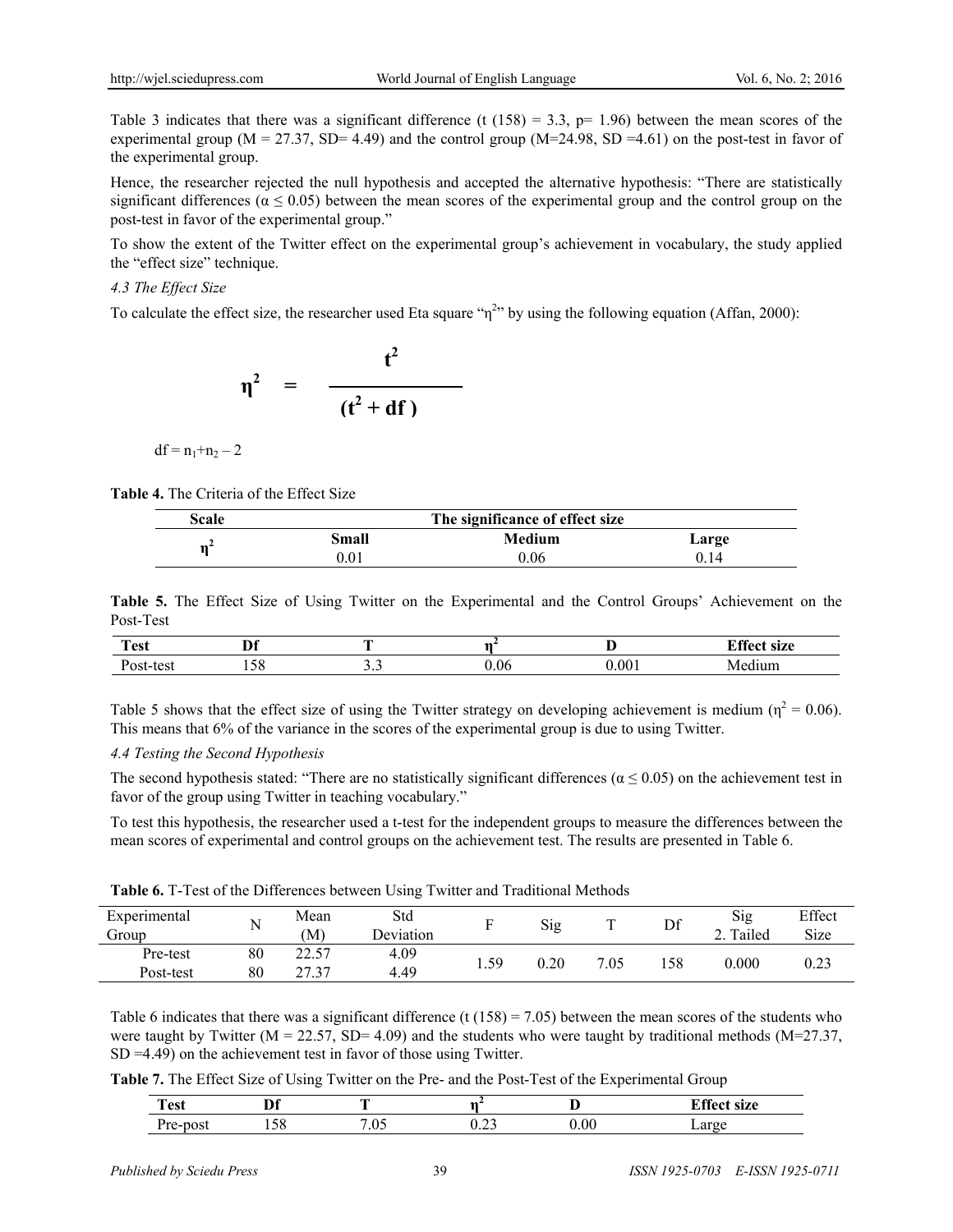Table 7 shows that the effect size of using the strategy on developing achievement is large ( $\eta^2 = 0.23$ ). This means that 23% of the variance in the scores of the experimental group was due to using Twitter to teach vocabulary.

Hence, the researcher rejected the null hypothesis and accepted the alternative hypothesis: "There are statistically significant differences ( $\alpha \le 0.05$ ) on the achievement test in favor of the group using Twitter in teaching vocabulary."

## **5. Discussion**

The results of the study indicated that students' vocabulary achievement, in two groups who were taught by using Twitter or traditional strategies, was enhanced, but the experimental group seems to be better off than the control group. That is, the experimental group students had significantly better vocabulary score gains as compared to the control group students at the end of the study. Both groups followed the same course book, *Say It in English*, which provided the students with a number of the new vocabulary words. The difference lies in the strategy that the researcher used with the groups to teach vocabulary. The experimental group was taught vocabulary through using Twitter as a new strategy, while the control group was taught by using traditional strategies.

The experimental group students in the present study were interested during the teaching of vocabulary by the suggested strategy. Students who participated in this study found this strategy more effective than the traditional ones due to the ability to receive help and feedback from the teacher immediately. Also, using SNSs reduces the gap between the students and the teacher. This is the opposite of the results of a survey conducted by Nemetz, Aliken, Cooney, and Pascal (2010) that found out that students did not adapt themselves to communicating freely with their teacher.

In addition, the researcher found that the other positive effect of using Twitter in teaching vocabulary to the pupils is that Twitter gave the pupils an opportunity to improve other skills, besides just knowledge, such as reading, writing, and searching. All of these skills were observed by the researcher on the achievement test, and students acquired them unintentionally by reading tweets written by the researcher, searching for answers independently, and then writing the answer as a tweet. On the other hand, pupils were totally dependent on the teacher for input resource and therefore no place for self-development.

Another observation is the willingness of the pupils who used Twitter to make mistakes without being afraid, which was useful especially for shy students who are afraid of being laughed at by their friends. Also, learners have a chance to think without stress before writing their answers, which is one of the essential factors for learning. Furthermore, this study shows a positive effect on students' grades and engagement, which is clear from the increasing scores of their assessments. Thus, the students' freedom to answer after thinking without fear and stress and having a chance to search for the answer from several sources mainly helped in increasing grades and educational achievement.

These results are in accordance with the results of most of the studies mentioned before. The results of the present study concluded that using Twitter as a strategy to teach vocabulary helps to increase the achievement of students as well as improves their writing and researching skills. So, the technological strategies and using SNSs in teaching had positive effects on student achievement, as shown in Table (6).

 However, what about the traditional strategies—do they still have the same positive effect on students' vocabulary achievement as proved in previous studies? The present study shows that both methods enhanced the vocabulary skills of the learners from the pre-test to the post-test. The mean score of the pre-test of the control group is 22.52 and the mean score of the post-test is 24.98, which means traditional strategies still have positive effects on student achievement. Nonetheless, the results of the experimental group show that the mean score of the pre-test of the control group is 22.57 and the mean score of the post-test is 27.37, which seems to be better than the control group. On top of that, results show that the experimental group improved more than the controlled group, as shown in Figure 1.

# **6. Summary of Findings**

The following findings were observed:

1- There were statistically significant differences in the total average score in vocabulary achievement between the pupils who learned though using Twitter (experimental group) and those who learned through the traditional strategy (control group) in favor of the experimental group with a large effect size.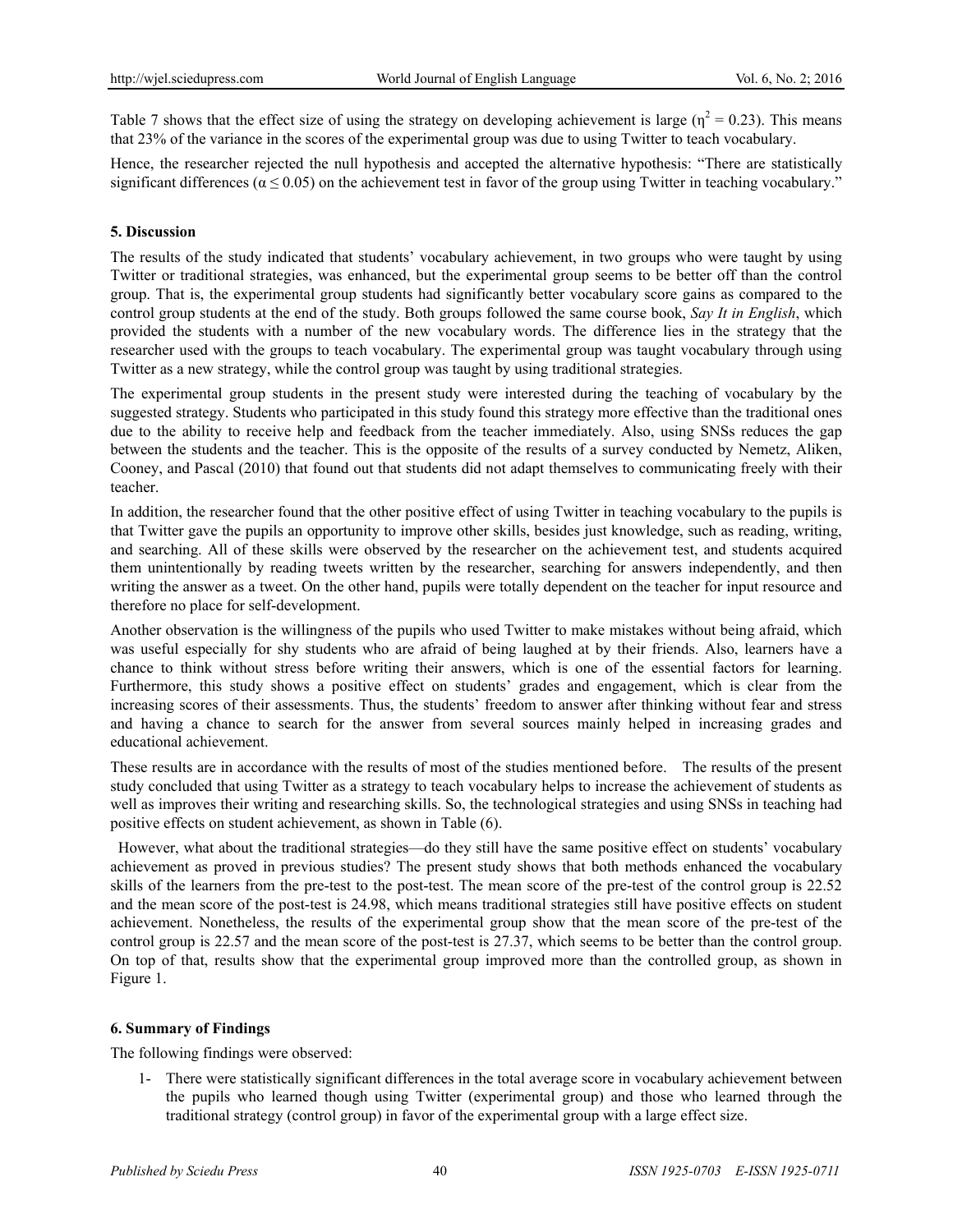- 2- There were statistically significant differences in the average score on the pre- and post-test of the experimental group in favor of the post-test.
- 3- There were statistically significant differences in the average score on the pre- and post-test of the control group in favor of the post-test.



**Figure 1.** The Difference between the Improvements between the Two Groups

## **7. Conclusion & Recommendations**

This study aims at investigating the effectiveness of using social networking (Twitter) in developing the English vocabulary skills of graduate level students. The study follows the experimental approach in which one independent variable (Twitter as a strategy in teaching) is investigated to check out if it has an impact on the dependent variable (students' vocabulary scores). The study had 160 participants who were divided into two groups (80 students as a control group and 80 students as an experimental group) based on their answers to a questionnaire. Over eight weeks, the experimental groups were taught by using the social network Twitter, while the control groups followed the traditional ways of teaching vocabulary, i.e., translating new words into the mother tongue, giving hints or gestures, and using pictures or flashcards.

The first goal of the present study was to determine the effectiveness of using Twitter to improve the learners' L2 vocabulary. To achieve this goal, third level students of English as a target language were tested on their vocabulary knowledge after treatment. The second goal of this study was to find out if there are any significant differences between the effects of traditional teaching methods and using Twitter in teaching vocabulary. To achieve this goal, the participants in both groups were tested and then their scores were compared.

The first research question addressed was: Is there a significant difference between the effect of traditional teaching methods and using Twitter in teaching vocabulary? The findings show that there is an increase in students' vocabulary achievement in both groups, but the experimental group seems to be better off than the control group. There is a statistically significant difference between the means of scores obtained by subjects of the control  $(M=24.98)$  and experimental  $(M = 27.37)$  groups on the vocabulary post-test. Thus, the first hypothesis, "There are statistically significant differences ( $\alpha \le 0.05$ ) between the mean scores of the experimental group and the control group on the post-test in favor of the experimental group," is affirmed.

The second research question addressed if using Twitter in teaching vocabulary had a positive effect on students' vocabulary achievement. The findings show that there is an increase in students' vocabulary achievement in the experimental group. There is a statistically significant difference between the means of the scores obtained by subjects on the pre-test ( $M=22.57$ ) and the post-test ( $M = 27.37$ ) of vocabulary. Thus, the second hypothesis, "There are statistically significant differences ( $\alpha \leq 0.05$ ) on the achievement test in favor of using Twitter in teaching vocabulary," is affirmed.

## *7.1 Conclusion*

Social networking sites (Twitter) are a modern strategy that is worth using in teaching vocabulary in English as a foreign language classes at undergraduate level. Although this study focused on the development of vocabulary achievement, it becomes evident that the writing of tweets and choosing suitable images for the words allowed students to extend their writing, reading, and researching skills. The techniques of writing and reading help students to increase memory retention of the words and to reduce spelling mistakes. The present study suggests that Twitter be used not only for fun and communication but, more significantly, for useful practice in language lessons, thus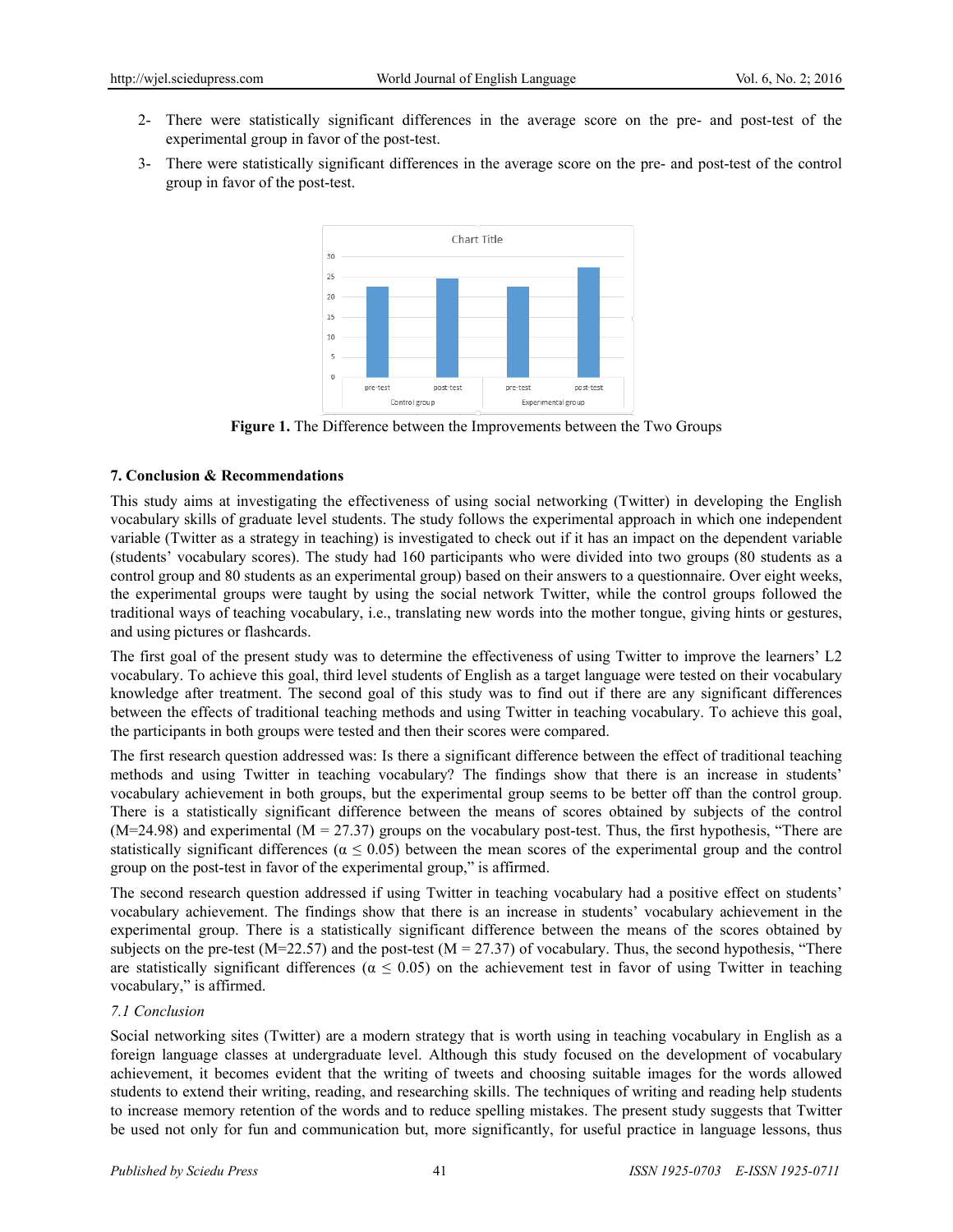leading toward the goal of improving learners' knowledge. These advantages of using Twitter may work in learning vocabulary or other skills and are an effective and interesting method that can be applied in any classroom. Although some students like to learn independently and despite the positive effects of using Twitter, many students still prefer actual classroom discussions instead of those in Twitter.

#### *7.2 Recommendations*

Based on the findings of this study, the following can be recommended;

1. Teachers should encourage the use of social networking sites in teaching and learning.

2. Teachers should change the methods and strategies of teaching from traditional ones to communicative strategies that are based on the students' real involvement in the teaching-learning process.

3. Teachers should change their role from instructors who dominate the class into educators whose role is to guide and help students to communicate and acquire the language.

4. Teachers should teach English by using interesting strategies instead of focusing on only traditional ones.

5. Students should use technology and social networking sites in learning English and other skills.

#### *7.3 Suggestions for Further Research*

In order to extend the findings of this study, the researcher recommends the following:

- 1. Replication of this study in different settings such as secondary schools or other educational institutions.
- 2. A further study is needed to replicate the study with different learners of different age groups.

3. The same experiment with male students within the same age range would be necessary to confirm the findings of this study.

4. Experimental studies regarding this research topic could also be done to see how the effective influences of using Twitter help in improving students' writing skills.

5. Further research is needed to investigate the effect of using Twitter on developing reading skills.

6. Since integrating social networking sites is a new trend in Saudi Arabia, researchers need to investigate the aptitude of Saudi students in using and integrating such technology.

## **References**

Affann, A. (2000). The Effect Size in Educational Researches. *Palestinian educational studies magazine*, *3*(6).

- Alderman, M. K. (1999). *Motivation for achievement: Possibilities for teaching and learning*. Mahwah, NJ: Lawrence Erlbaum.
- Ally, Mustafa. (2012). Student Attention, Engagement and Participation in a Twitter-friendly Classroom, in ACIS 2012: Location: *Proceedings of the 23rd Australasian Conference on Information Systems*, ACIS, pp. 1-9.
- Al-Shumaimeri, Y.A.N. (2003). *A study of classroom exposure to oral pedagogic tasks in relation to the motivation and performance of Saudi secondary learners of English in a context of potential curriculum reform*. Unpublidhed Ph,D. Thesis, University of Leeds, Leeds.
- Blake-Plock, Shelly. (2009). Best Practices in a Twitter-Enhanced High School Classroom. *Teach Paperless, Seeking Social Solutions to the Mysteries of 21st Century Teaching and Learning*. Posted on May 14, 2009. Retrieved 15, August 2015 from http://teachpaperless.blogspot.com/2009/05/best-practices-in-twitter-enhanced-high.html
- Bridgt, K., Welch & Bonnan-White, J. (2012).Twittering to increase student engagement in the university classroom. *Knowledge Management & E-Learning: An International Journal*, *4*(3), 325-345.
- Chuah, Kee- Man, Ch'ng, Looi-Chin. (2013). Tweeting the Words Away: Rethinking the Use of Twitter in Vocabulary Learning. MELTA International Conference 2013.

Ellis, R. (2008). *The study of second language acquisition*. Oxford: Oxford University Press.

Fareh, Shehdeh. (2010). Challenges of teaching English in the Arab World: Why can't EFL Programs deliver as expected?. *Procedia Social and Behavioral Sciences, 2*(2010), 3600-3604. http://dx.doi.org/10.1016/j.sbspro.2010.03.559